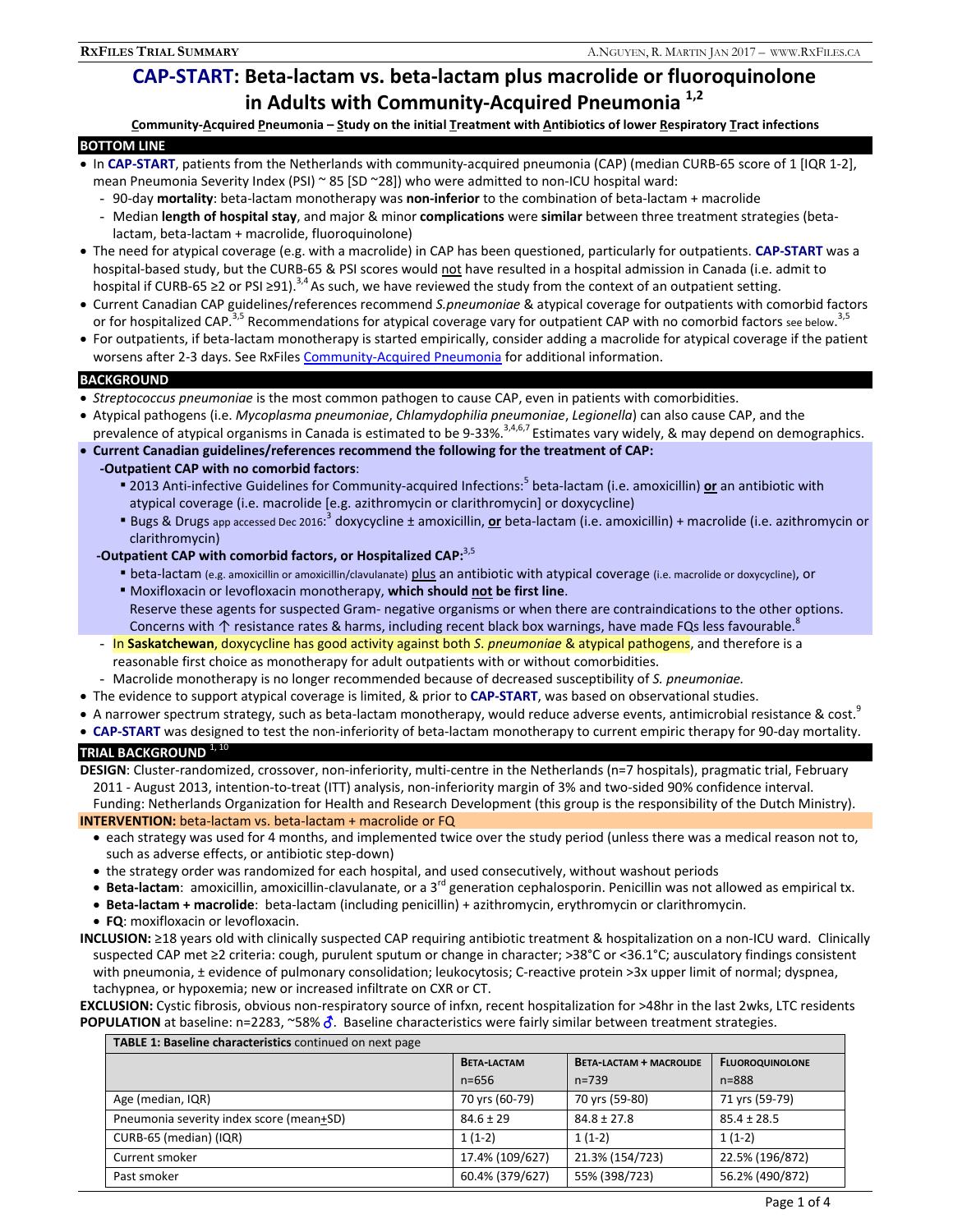| TABLE 1: Baseline characteristics continued from previous page |                    |                                |                        |  |  |
|----------------------------------------------------------------|--------------------|--------------------------------|------------------------|--|--|
|                                                                | <b>BETA-LACTAM</b> | <b>BETA-LACTAM + MACROLIDE</b> | <b>FLUOROQUINOLONE</b> |  |  |
|                                                                | $n = 656$          | $n = 739$                      | $n = 888$              |  |  |
| Cardiovascular disease                                         | 23.3% (n=153)      | 20.8% (n=154)                  | 19.4% (n=172)          |  |  |
| COPD or asthma                                                 | 36.9% (n=260)      | 38% (n=281)                    | 42.5% (n=377)          |  |  |
| <b>Diabetes</b>                                                | 18% (n=118)        | 13.7% (n=101)                  | 18.1% (n=161)          |  |  |
| Cancer                                                         | 16.2% (n=106)      | 16.8% (n=124)                  | 17% (n=151)            |  |  |
| HIV/AIDS                                                       | $0.5\%$ (n=3)      | $0.8\%$ (n=6)                  | $0.7\%$ (n=6)          |  |  |
| Receiving immunosuppressive therapy                            | 9% (n=59)          | 7.7% (n=57)                    | 10.5% (n=93)           |  |  |
| Received influenza vaccination                                 | 72.6% (453/624)    | 66.6% (466/700)                | 67.5% (572/847)        |  |  |
| Received pneumococcal polysaccharide vaccine (23-valent)       | 7.7% (16/594)      | 2.7% (18/671)                  | 1.6% (13/822)          |  |  |
| Received pneumococcal conjugate vaccine (13-valent)            | 2.9% (19/656)      | $0.9\%$ (7/739)                | 1.1% (10/888)          |  |  |
| Received antibiotics before admission                          | 34.4% (219/637)    | 31.5% (227/721)                | 34.7% (303/873)        |  |  |
| Blood culture obtained                                         | 77.4% (n=506)      | 75.6% (559)                    | 75.5% (670)            |  |  |
| Sputum culture obtained                                        | 46.6% (n=306)      | 47% (n=347)                    | 43.9% (n=390)          |  |  |
| Pneumococcal urinary antigen test performed                    | 76.8% (n=504)      | 78.8% (n=582)                  | 80.1% (n=711)          |  |  |
| Legionella urinary antigen test performed                      | 75% (n=492)        | 77.7% (n=547)                  | 75.2% (n=668)          |  |  |
| Radiologically confirmed CAP                                   | 77.1% (n=506)      | 76.6% (n=566)                  | 74.9% (n=665)          |  |  |

**RESULTS** follow-up: 90-days

| TABLE 2: EFFICACY/SAFETY BETA-LACTAM NONINFERIOR, 90% CONFIDENCE INTERVAL                                                                                                                                                          |                    |                                |                        |                                                                                   |  |  |
|------------------------------------------------------------------------------------------------------------------------------------------------------------------------------------------------------------------------------------|--------------------|--------------------------------|------------------------|-----------------------------------------------------------------------------------|--|--|
|                                                                                                                                                                                                                                    | <b>BETA-LACTAM</b> | <b>BETA-LACTAM + MACROLIDE</b> | <b>FLUOROQUINOLONE</b> | <b>COMMENTS</b>                                                                   |  |  |
|                                                                                                                                                                                                                                    | $n = 656$          | $n = 739$                      | $n = 888$              |                                                                                   |  |  |
| <b>PRIMARY ENDPOINT</b>                                                                                                                                                                                                            |                    |                                |                        |                                                                                   |  |  |
| Crude 90-day mortality (ITT)                                                                                                                                                                                                       | 9% (59/656)        | 11.1% (82/739)                 | 8.8% (78/888)          | In x-ray confirmed CAP:                                                           |  |  |
| Crude 90-day mortality (strategy adherent)                                                                                                                                                                                         | 8.5% (52/610)      | 10.5% (68/650)                 | 8.5% (70/823)          | Microbiological causes                                                            |  |  |
| Crude 90-day mortality (antibiotic adherent)                                                                                                                                                                                       | 9% (42/468)        | 10.2% (55/538)                 | 7.4% (53/712)          | were fairly similar<br>among tx groups:                                           |  |  |
| Missing data                                                                                                                                                                                                                       | $0.3\%$ (2/656)    | $0.1\%$ (1/739)                | $0.1\%$ (1/888)        |                                                                                   |  |  |
| <b>SECONDARY ENDPOINTS</b>                                                                                                                                                                                                         |                    |                                |                        | - S. pneumoniae 15.9%                                                             |  |  |
| Median length of hospital stay (IQR)                                                                                                                                                                                               | $6(4-8)$ days      | $6(4-10)$ days                 | $6(4-8)$ days          | - H. influenzae 6.8%<br>- atypicals 2.1%                                          |  |  |
| Median time receiving IV antibiotics (IQR)                                                                                                                                                                                         | $4(3-5)$ days      | $4(3-5)$ days                  | $3(0-4)$ days          |                                                                                   |  |  |
| Major or minor complications (ITT, strategy                                                                                                                                                                                        | reference          | NS vs beta-lactam              | NS vs beta-lactam      | - no pathogen                                                                     |  |  |
| adherent, antibiotic adherent)                                                                                                                                                                                                     |                    |                                |                        | detected in 63.5%                                                                 |  |  |
| <b>OTHER</b>                                                                                                                                                                                                                       |                    |                                |                        | (1103/1737)                                                                       |  |  |
| Atypical coverage (initial)                                                                                                                                                                                                        | 26.8% (176/656)    | 81.3% (601/739)                | 86.7% (770/888)        | - of the ones tested,<br>resistance for S.<br>pneumoniae :<br>beta-lactam (1.1%), |  |  |
| Atypical coverage (during hospitalization)                                                                                                                                                                                         | 38.7% (254/656)    | 83.6% (618/739)                | 89.6% (796/888)        |                                                                                   |  |  |
| Strategy adherent                                                                                                                                                                                                                  | 93% (610/656)      | 88% (650/739)                  | 92.7% (823/888)        |                                                                                   |  |  |
| Antibiotic adherent                                                                                                                                                                                                                | 71.3% (468/656)    | 72.8% (538/739)                | 80.2% (712/888)        |                                                                                   |  |  |
| Motivated deviation                                                                                                                                                                                                                | 21.6% (142/656)    | 15.2% (112/739)                | 12.5% (111/888)        | 2nd/3rd gen.<br>cephalosporin (0%)                                                |  |  |
| Non-adherent                                                                                                                                                                                                                       | 7% (46/656)        | 12% (89/739)                   | 7.3% (65/888)          | macrolide (4.8%)                                                                  |  |  |
|                                                                                                                                                                                                                                    |                    |                                |                        | FQ (0%)                                                                           |  |  |
| $\bullet$ , and the set of the set of the set of the set of the set of the set of the set of the set of the set of the set of the set of the set of the set of the set of the set of the set of the set of the set of the set of t |                    |                                |                        |                                                                                   |  |  |

**Strategy adherent**: treatment in accordance with the assigned strategy or had deviation from the strategy for medical reasons (i.e., motivated deviation), irrespective of subsequent switches of antibiotic treatment to a non-assigned antibiotic.

**Antibiotic adherent**: initial treatment with the assigned antibiotic, irrespective of subsequent switches of antibiotic treatment to a non-assigned antibiotic.

#### **PRIMARY ENDPOINT** (90-day mortality):

- The authors concluded that beta-lactam monotherapy was non-inferior to beta-lactam + macrolide or FQ. This was based on an adjusted ITT analysis with a 90% CI.
- However, using the adjusted analyses with 95% CI, in the ITT and per-protocol analyses, beta-lactam was only non-inferior to betalactam + macrolide (and not FQ). 95% CI were presented visually, and not reported numerically.



- Similar analyses were also conducted in those with radiologically confirmed CAP, with results only demonstrating noninferiority of beta-lactam to beta-lactam + macrolide.
- Non-inferiority of beta-lactams to beta-lactam + macrolide was consistent demonstrated in all analyses.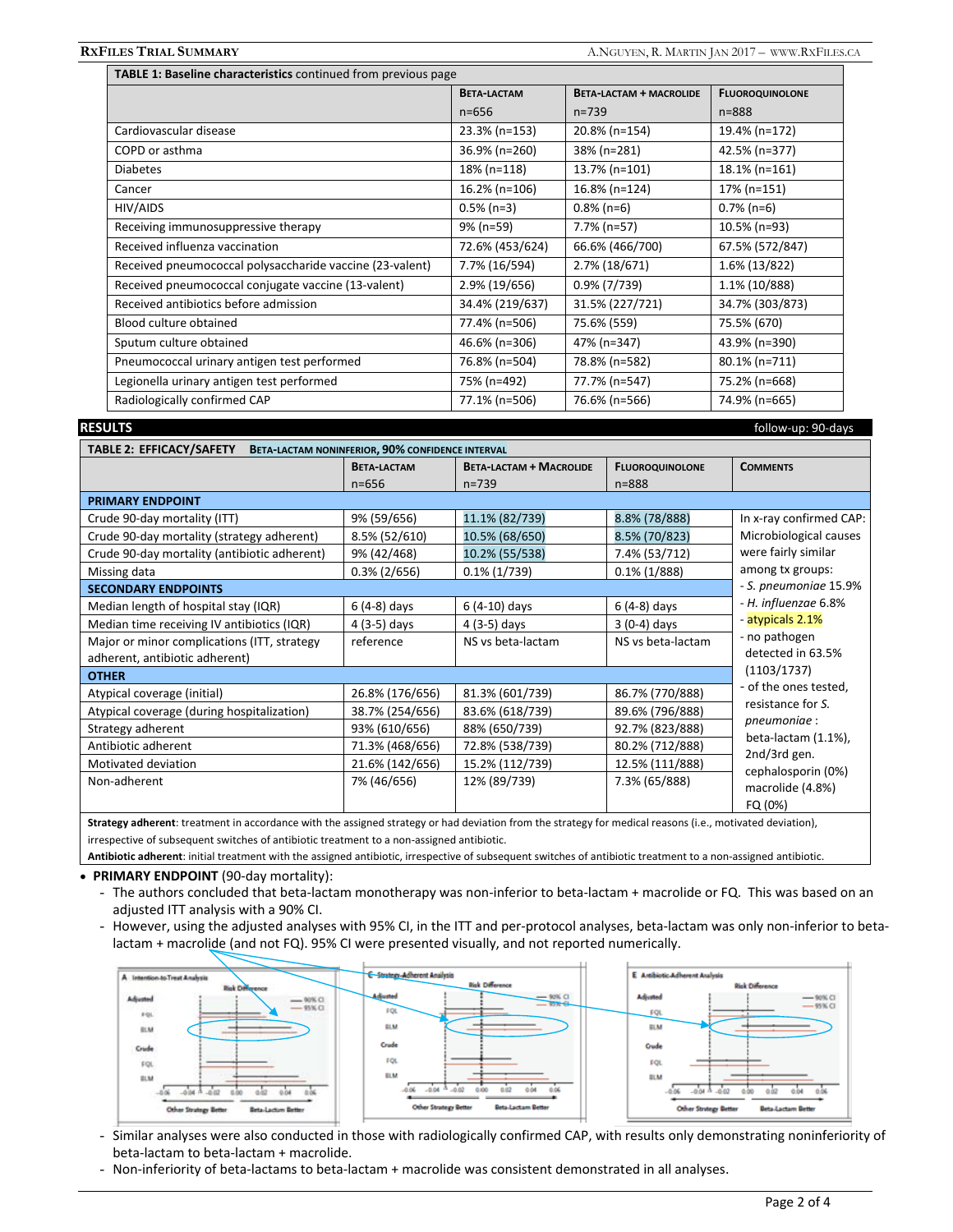### **RESULTS** continued

- Top 3 therapies used in hospital within each strategy:
	- **beta-lactam:** amoxicillin/clavulanate (50%), amoxicillin (34.9%), ciprofloxacin (19.6%)
	- **beta-lactam + macrolide:** amoxicillin/clavulanate (47.9%), erythromycin (35.6%), amoxicillin (29.9%)
	- **FQ:** moxifloxacin (60.9%), levofloxacin (23.2%), amoxicillin/clavulanate (14.3%)

**Figure S4: Survival curve** 



Kaplan-Meier curve for the primary endpoint (90-day mortality). BL=beta-lactam, BLM=beta-lactam + macrolide, FQL=fluoroquinolone

#### **STRENGTHS, LIMITATIONS, & UNCERTAINTIES**

- 
- **STRENGTHS:**  Cross-over design minimized confounding factors with each hospital implementing all three treatment strategies at least once.
	- 90-day mortality, the primary endpoint, was not subject to observation bias.
	- Baseline population characteristics were fairly similar between treatment groups.
	- Sample size of at least n=650 in each arm was achieved.
	- Results were adjusted for patient characteristics and clustering.
	- Only 4 patients were lost to follow-up for mortality.
	- Processes were implemented to ensure standard case definitions were used, eligible patients were screened, awareness of current strategy, and appropriate follow up.

LIMITATIONS: • Patients were mostly elderly (median age~70 years old)

- The beta-lactam monotherapy arm had up to 38.7% who also received atypical coverage.
- The beta-lactam + macrolide or the FQ strategy had at least 10.4% who did not receive atypical coverage (had 81.3%-89.6% atypical coverage).
- Doses and duration of antibiotics were not provided.
- Although there was no significant difference between major or minor complications, the study was not powered to show a difference.
- Hospital vs community settings: criteria for CAP hospital admission vary geographically, despite using the same severity of illness scores.

- UNCERTAINITIES: . The authors concluded that the beta-lactam strategy was non-inferior to the other two treatment strategies; however this should be interpreted with caution. Non-inferiority trials results should be interpreted using both ITT and per protocol analyses.<sup>11</sup> The data show that only beta-lactams are non-inferior to beta-lactams + macrolide; it cannot be concluded that beta-lactams are non-inferior to FQ.
	- The hospitalized patients, standard of care, and pathogens in the Netherlands may not be generalizable to Canada:
		- The patients in this study may not be as sick as the ones admitted to hospital in Canada. Dutch CAP guidelines thresholds for admission to hospital are lower: outpatient (CURB-65 0-1 or PSI <70).<sup>12</sup> In Canada, recommendation are to admit to hospital if CURB-65  $\geq$  2 or PSI  $\geq$ 91, which is higher than the baseline characteristics of this study. $3,4$
		- The median length of stay was 6 days, however the CURB-65 and PSI score would not have triggered hospital admission in Canada. It is unknown what effect hospitalization had on patient outcome.
		- In this study, atypical pathogens were found in 2.1% of patients, whereas in Canada they may account for almost 9-33% of pathogens in CAP. $3,4,6,7$

#### **RxFILES RELATED LINKS**

- RxFiles Community-Acquired Pneumonia: http://www.rxfiles.ca/rxfiles/uploads/documents/members/ABX-CAP.pdf
- RxFiles Community-Acquired Pneumonia Empiric Antibiotic Selections (Adult): http://www.rxfiles.ca/rxfiles/uploads/docum
- RxFiles Community-Acquired Pneumonia Severity Assessment Tools: http://www.rxfiles.ca/rxfiles/uploads/documents/members/CHT-CAP-PSI%20only.pdf